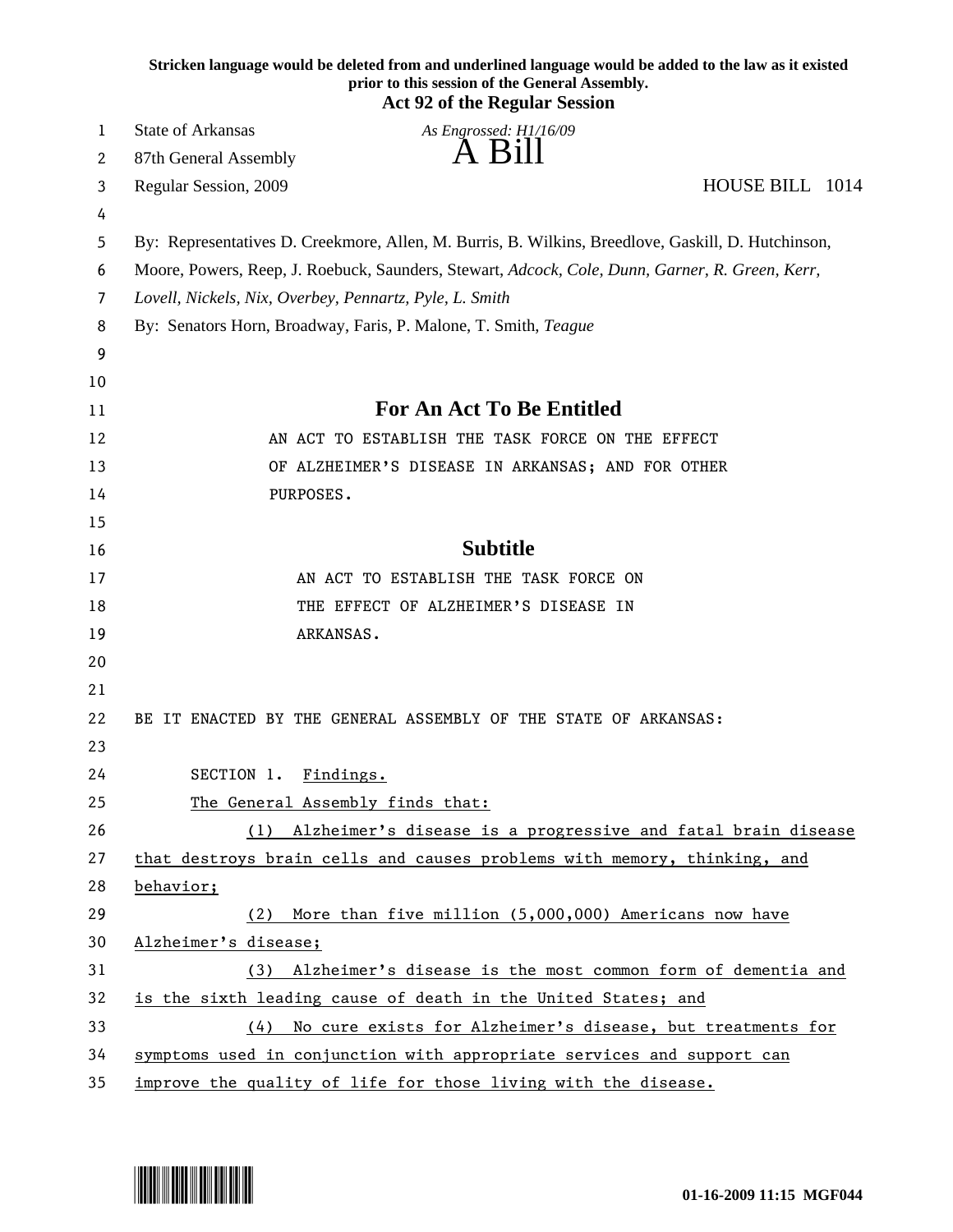| 1  |                                                                        |
|----|------------------------------------------------------------------------|
| 2  | SECTION 2. Task Force on the Effect of Alzheimer's Disease in Arkansas |
| 3  | -- Created -- Membership.                                              |
| 4  | There is created the Task Force on the Effect of Alzheimer's<br>(a)    |
| 5  | Disease in Arkansas to consist of seventeen (17) members as follows:   |
| 6  | Four (4) members appointed by the Speaker of the House of<br>(1)       |
| 7  | Representatives as follows:                                            |
| 8  | One (1) member of the House of Representatives;<br>(A)                 |
| 9  | One (1) member who has been diagnosed with Alzheimer's<br>(B)          |
| 10 | disease;                                                               |
| 11 | One (1) member to represent the health care provider<br>(C)            |
| 12 | community; and                                                         |
| 13 | (D)<br>One (1) member to represent the adult day services              |
| 14 | industry;                                                              |
| 15 | Four (4) members appointed by the President Pro Tempore of<br>(2)      |
| 16 | the Senate as follows:                                                 |
| 17 | (A) One (1) member of the Senate;                                      |
| 18 | (B)<br>One (1) member who is a paid caregiver of a person              |
| 19 | with Alzheimer's disease;                                              |
| 20 | (C)<br>One (1) member to represent the assisted living                 |
| 21 | industry; and                                                          |
| 22 | One (1) member who is a scientist who specializes in<br>(D)            |
| 23 | Alzheimer's research;                                                  |
| 24 | (3) Four $(4)$ members appointed by the Governor as follows:           |
| 25 | (A)<br>One (1) member who is a family member of a person               |
| 26 | living with Alzheimer's disease or other form of dementia;             |
| 27 | One (1) member to represent the nursing facility<br>(B)                |
| 28 | industry;                                                              |
| 29 | One (1) member who is a person active in the state<br>(C)              |
| 30 | chapter of the Alzheimer's Association; and                            |
| 31 | One (1) member who is a person active in the state<br>(D)              |
| 32 | chapter of Alzheimer's Arkansas Programs and Services; and             |
| 33 | Five (5) members as follows:<br>(4)                                    |
| 34 | The Director of the Department of Health or his or her<br>(A)          |
| 35 | designee;                                                              |
| 36 | The Director of the Department of Human Services or<br>(B)             |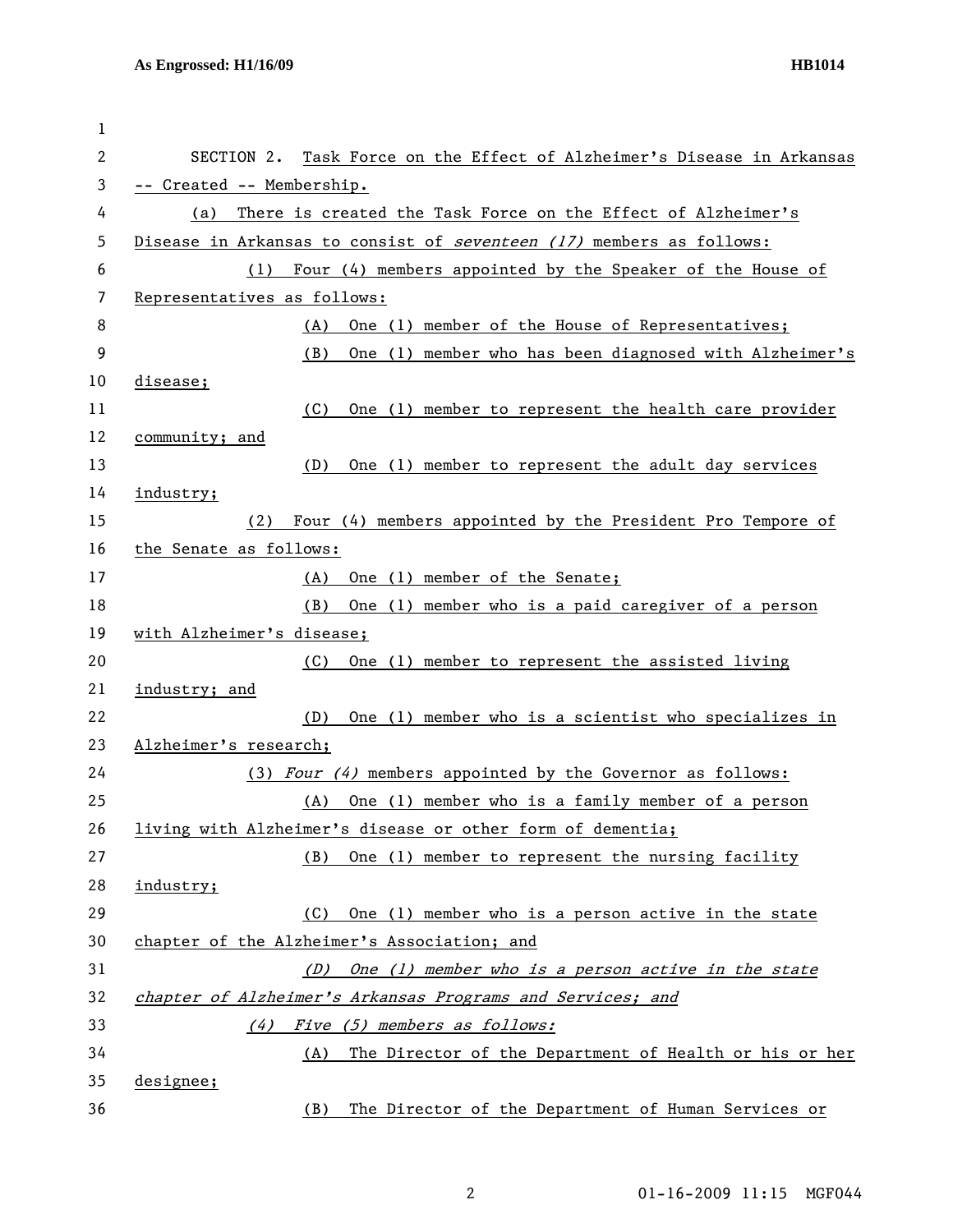| 1              | his or her designee;                                                         |
|----------------|------------------------------------------------------------------------------|
| 2              | The Director of the Division of Behavioral Health of<br>(C)                  |
| 3              | the Department of Human Services or his or her designee;                     |
| 4              | The Director of the Arkansas Center for Health<br>(D)                        |
| 5              | Improvement or his or her designee; and                                      |
| 6              | The Director of the Department of Workforce Services<br>(E)                  |
| $\overline{7}$ | or his or her designee.                                                      |
| 8              | The members of the task force shall be appointed by June 30, 2009.<br>(b)    |
| 9              | $(c)(1)$ Members of the task force shall serve at the pleasure of their      |
| 10             | appointing authorities.                                                      |
| 11             | (2) A vacancy on the task force shall be filled by the original              |
| 12             | appointing authority.                                                        |
| 13             | $(d)(1)$ The Speaker of the House of Representatives and the President       |
| 14             | Pro Tempore of the Senate shall each designate a co-chair from among the     |
| 15             | members of the task force.                                                   |
| 16             | (2) The cochairs shall jointly call the first meeting of the                 |
| 17             | task force.                                                                  |
| 18             | (e) A majority vote of the members present is required for any action        |
| 19             | of the task force.                                                           |
| 20             | Task force meetings shall be held in Pulaski County, Arkansas, and<br>(f)    |
| 21             | at other locations in the state as the task force shall deem necessary.      |
| 22             | The Bureau of Legislative Research shall provide staff support to<br>(g)     |
| 23             | the task force as necessary to assist the task force in the performance of   |
| 24             | its duties.                                                                  |
| 25             | (h) Legislative members of the task force shall be reimbursed for            |
| 26             | expenses and per diem at the same rate and from the same source as provided  |
| 27             | by law for members of the General Assembly attending meetings of the interim |
| 28             | committees.                                                                  |
| 29             |                                                                              |
| 30             | SECTION 3.<br>Duties.                                                        |
| 31             | The Task Force on the Effect of Alzheimer's Disease in Arkansas<br>(a)       |
| 32             | shall:                                                                       |
| 33             | Assess the current and future impact of Alzheimer's disease<br>(1)           |
| 34             | and other types of dementia on the residents of the State of Arkansas;       |
| 35             | Examine the existing industries, services, and resources<br>(2)              |
| 36             | addressing the needs of persons living with Alzheimer's disease, their       |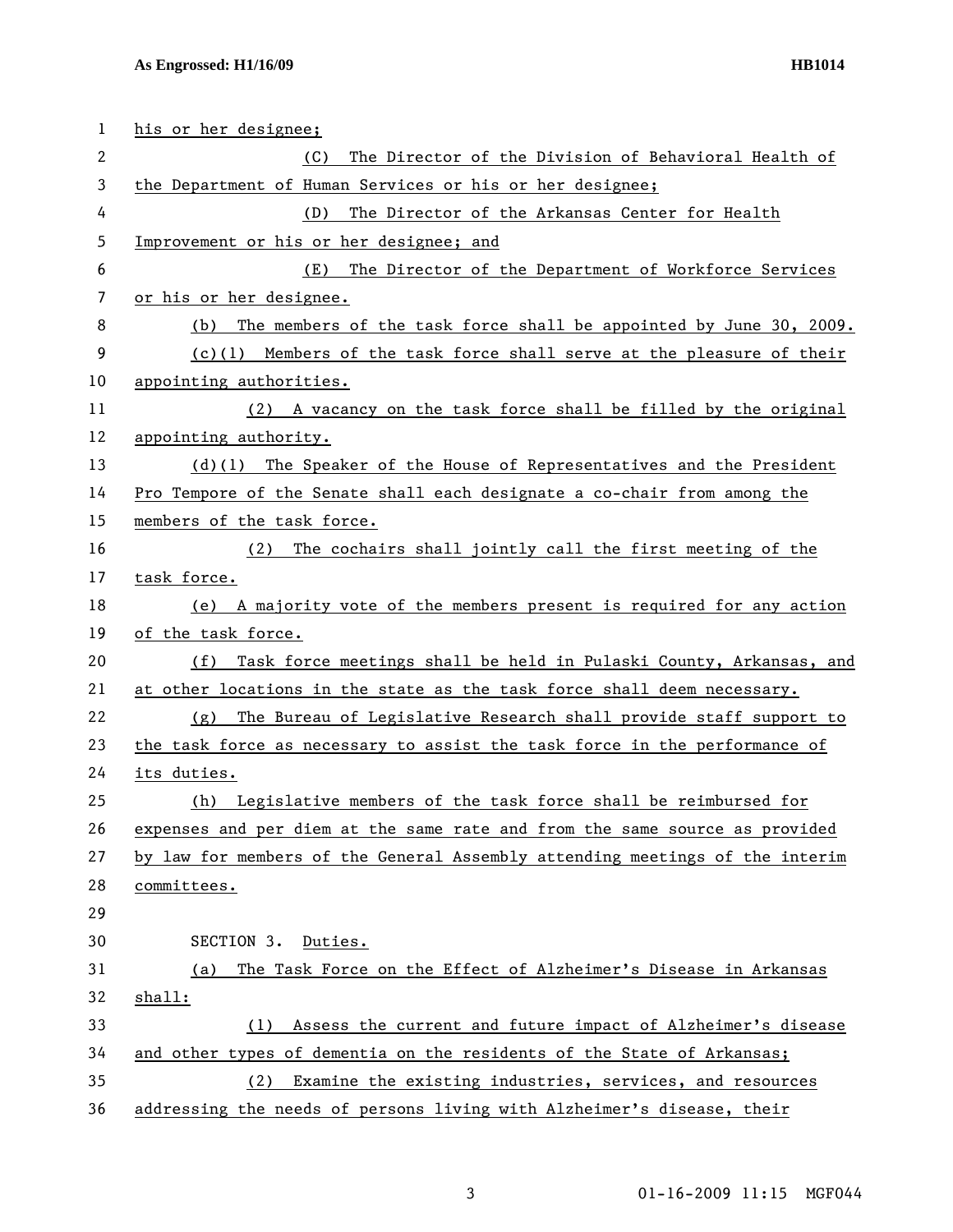| 1              | families, and caregivers; and                                                 |
|----------------|-------------------------------------------------------------------------------|
| 2              | (3) Develop a strategy to mobilize a state response to the                    |
| 3              | public health crisis created by Alzheimer's disease and other types of        |
| 4              | dementia.                                                                     |
| 5              | The task force shall include the following in its assessments and<br>(b)      |
| 6              | recommendations:                                                              |
| $\overline{7}$ | (1) Statewide trends in the number of persons living with                     |
| 8              | Alzheimer's disease and other forms of dementia and the needs of those        |
| 9              | persons;                                                                      |
| 10             | The state's role in providing long-term care, family<br>(2)                   |
| 11             | caregiver support, and other forms of assistance to persons with early-stage  |
| 12             | and younger onset of Alzheimer's disease;                                     |
| 13             | (3) State policy regarding persons with Alzheimer's disease and               |
| 14             | developmental disabilities;                                                   |
| 15             | (4) Existing services, resources, and capacity, including                     |
| 16             | without limitation:                                                           |
| 17             | The type, cost, and availability of dementia services;<br>(A)                 |
| 18             | (B)<br>The dementia-specific training requirements for long-                  |
| 19             | term care staff;                                                              |
| 20             | (C)<br>Quality care measures for residential care facilities;                 |
| 21             | (D)<br>The capacity of public safety and law enforcement                      |
| 22             | agencies to respond to persons with Alzheimer's disease;                      |
| 23             | The availability of home-based and community-based<br>(E)                     |
| 24             | resources for persons with Alzheimer's disease, including the availability of |
| 25             | respite care for families;                                                    |
| 26             | An inventory of long-term care dementia care units;<br>(F)                    |
| 27             | (G)<br>The adequacy and appropriateness of geriatric-                         |
| 28             | psychiatric units for persons with behavioral disorders associated with       |
| 29             | Alzheimer's and related dementia;                                             |
| 30             | (H)<br>The assisted living residential options for persons                    |
| 31             | with dementia; and                                                            |
| 32             | State support for Alzheimer's research; and<br>(1)                            |
| 33             | Needed state policies or responses, including without<br>(5)                  |
| 34             | limitation:                                                                   |
| 35             | Directions for the provision of clear and coordinated<br>(A)                  |
| 36             | services and supports for persons and families living with Alzheimer's and    |